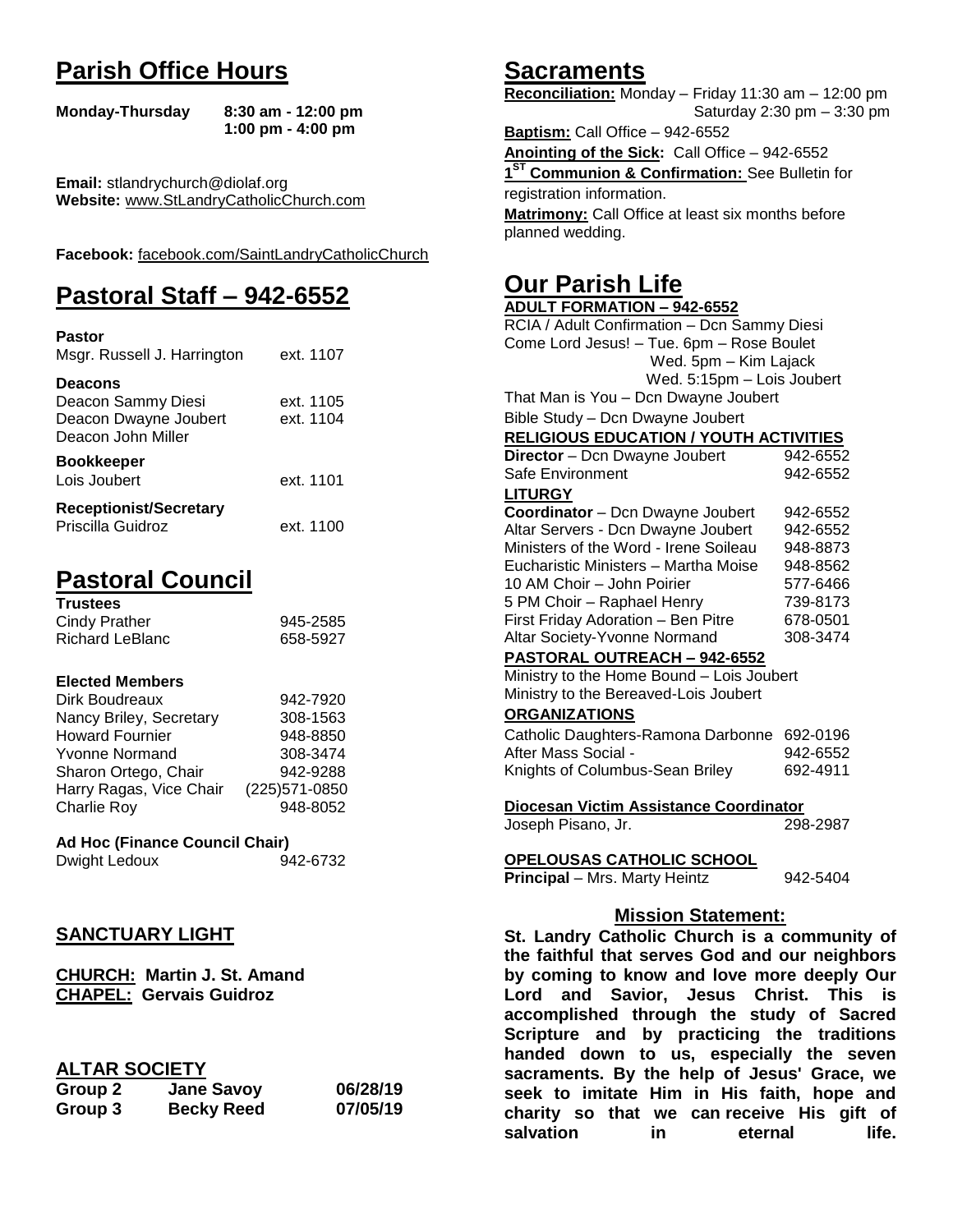# **Volume 68, No. 26 –***The Most Holy Body & Blood of Christ***– June 26, 2019**

## *From the Desk of Msgr. Harrington…*

Our Vacation Bible School begins on Monday, June 24<sup>th</sup>. What a wonderful ministry for the young members of our community! This is that time to explore the faith in a joyful, fun and prayerful atmosphere for our beloved children. This is that creative time to celebrate the wonders of the Sacred stories.

Ministering to children in this way is a blessing for all those involved. It is an energetic, enthusiastic station along the faith journey of the young. We are fortunate to be a part of it.

As a community we pray for our children, we commit our resources to lift them up to the Father. But this is not the only time we should be concerned for their development and education. The Second Vatican Council teaches that one of the primary duties of a parent is to teach their children the ways of the faith, the stories of our relationship with God and the church. An important part of our responsibilities as a community of the faithful is to assist and encourage this valuable aspect of the vocation of parenthood.

At a recent St. Landry Pastoral Advisory Council meeting, we discussed concerns over the few students in our religious education programs during the regular year. There were a number of students in the sacramental programs for First Penance/First Communion and Confirmation, but all other groups were very low. Some of the low enrollment is due to our Catholic school participation, which is a gift to the community, but that is not the only reason.

I think it is important for us to address this concern of participation in our religious education program. Toward the end of the summer, Deacon Joubert and I want to invite parents to be a part of a discussion to see how best we can develop a program or programs that will help parents fulfill their obligation to be the teachers of their children in the ways of the faith. We want to have a 'town hall' meeting of sorts to explore what parents need from us to encourage our young people to participate in education/formation programs. It is an important aspect of my role as pastor to address these concerns.

Please look in future bulletins and our website for when this meeting will be scheduled. I wanted to first introduce the topic to all of you, so we can begin the discussion informally and start to surface ideas among ourselves before we schedule an actual gathering. So please pray about it and reflect on it so that when we do meet there can be thoughtful and prayerful discussion. Our children deserve as much.

Let us pray for our young people, not only our future, but the grace-energy of our present. Scripture is quite clear that children lead us to the mysteries of the kingdom of heaven. Children lead us to the throne of God.

We pray for those during this week of Vacation Bible School, the staff and the children, that their experiences before the Lord be rich with joy and happiness. May their week be filled with the grace of a Father-Son-Spirit God who we heard just last week takes delight in the human race, takes delight in His children, takes delight in us.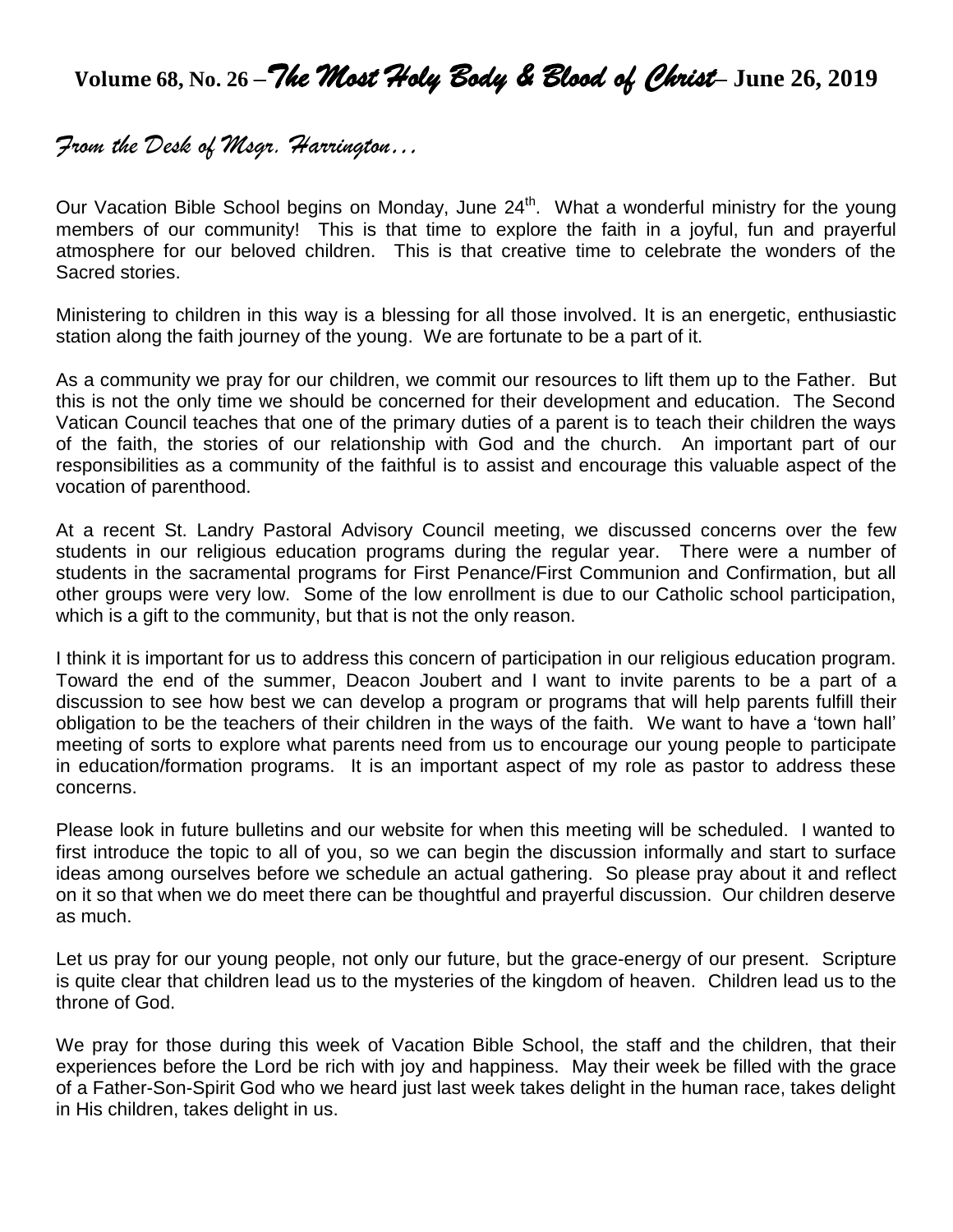## **POPE FRANCIS' INTENTIONS –**

**June - The Mode of Life of Priests.** That priests, through the modesty and humility of their lives, commit themselves actively to a solidarity with those who are most poor.

### **OFFERTORY COLLECTIONS –**

**June 16, 2019**

| <b>IREGULAR</b>                 | \$7571.75 |
|---------------------------------|-----------|
| <b>GOAL</b>                     | \$9000.00 |
| Maintenance & Repair Fund       | \$45.00   |
| <b>Bishop's Services Appeal</b> | \$20.00   |
| Poor / Needy                    | \$307.00  |
| <b>Maintenance Endowment</b>    | \$20.00   |
| <b>OCS Foundation</b>           | \$778.50  |

Thank You for Your Generosity!

#### **2nd Collection**

**06/23/19** – No 2<sup>nd</sup> Collection **06/30/19** – No 2<sup>nd</sup> Collection

#### **REMINDERS FOR THE WEEK**

**Sun. – 06/23**

- **Mon. - 06/24**
	- **8:30am – 11:30am** VBS **5:45pm** Rosary @ Lafleur Monument
- **Tue. - 06/25 8:30am – 11:30am** VBS **6:00pm** Come, Lord Jesus!
- **Wed. - 06/26**

**8:30am – 11:30am** VBS **5:00pm** Come, Lord Jesus! **5:15pm** Come, Lord Jesus!

- **Thu. - 06/27 8:30am – 11:30am** VBS
- **Fri. - 06/28 – Office Closed 8:30am – 11:30am** VBS
- **Sat. - 06/29**

**8:00am** Mass in **Valentin Hall**

**Note - There will be NO Coffee / Donuts after the Masses on 6/23.**

#### **READINGS FOR FAITH SHARING Most Body & Blood of Christ**

**Gen 14:18-20** Over bread and wine the mysterious Melchizedek blessed the Lord..

**Psalm 110** "You are a priest for ever, in the line of Melchizedek."

**1 Cor 11:23-26** Every time we eat the Lord's body and drink his blood, we proclaim his life-giving death.

**Luke 9:11b-17** The feeding of the multitudes.

When an event is especially important, we repeat it in the form of a ritual. It gives all the opportunity to participate while it heightens its significance. We see rituals in all three readings. From Melchizedek and Abram to Jesus and the multitudes, food is shared and God's blessing is invoked. Looking forward to today's celebration of the Eucharist, let us take note of the elements of this ritual in today's readings.

### **PRAY FOR OUR SEMINARIANS**

**-Michael Vidrine** St. John, Melville<br>**-Trev Fontenot** Sacred Heart of J **-Garrett Broussard** OLOGC, LC

Sacred Heart of Jesus, VP

Father, in your plan for our salvation you provide shepherds for your people. Fill your Church with the spirit of courage and love. AMEN.

## **PRAY FOR A PRIEST EACH DAY**

| <b>Sunday, 06/23</b> | Fr. Wayne Duet           |
|----------------------|--------------------------|
| <b>Monday, 06/24</b> | Fr. Willard Dugas        |
| Tuesday, 06/25       | <b>Fr. Edward Duhon</b>  |
| Wednesday, 06/26     | Fr. Jacod DuMont, LC     |
| Thursday, 06/27      | Fr. Nicholas Dupre'      |
| <b>Friday, 06/28</b> | <b>Fr. Gilbert Dutel</b> |
| Saturday, 06/29      | Fr. Dan Edwards          |
|                      |                          |

Eternal Father, we lift up to You, these and all the priests of the world. Sanctify them. Heal and guide them. Mold them into the likeness of Your Son Jesus, the Eternal High Priest. May their lives be pleasing to You. In Jesus' name we pray. AMEN

## **AFTER MASS SOCIALS**

**Each Sunday, following the 8am and 10am Masses we gather in the South Sacristy of the church for coffee & donuts and FELLOWSHIP! Everyone is welcome! Please use the outside entrance near the southeast corner of the church. Please do not enter through the sanctuary. Please NO FOOD in any other area of the church.**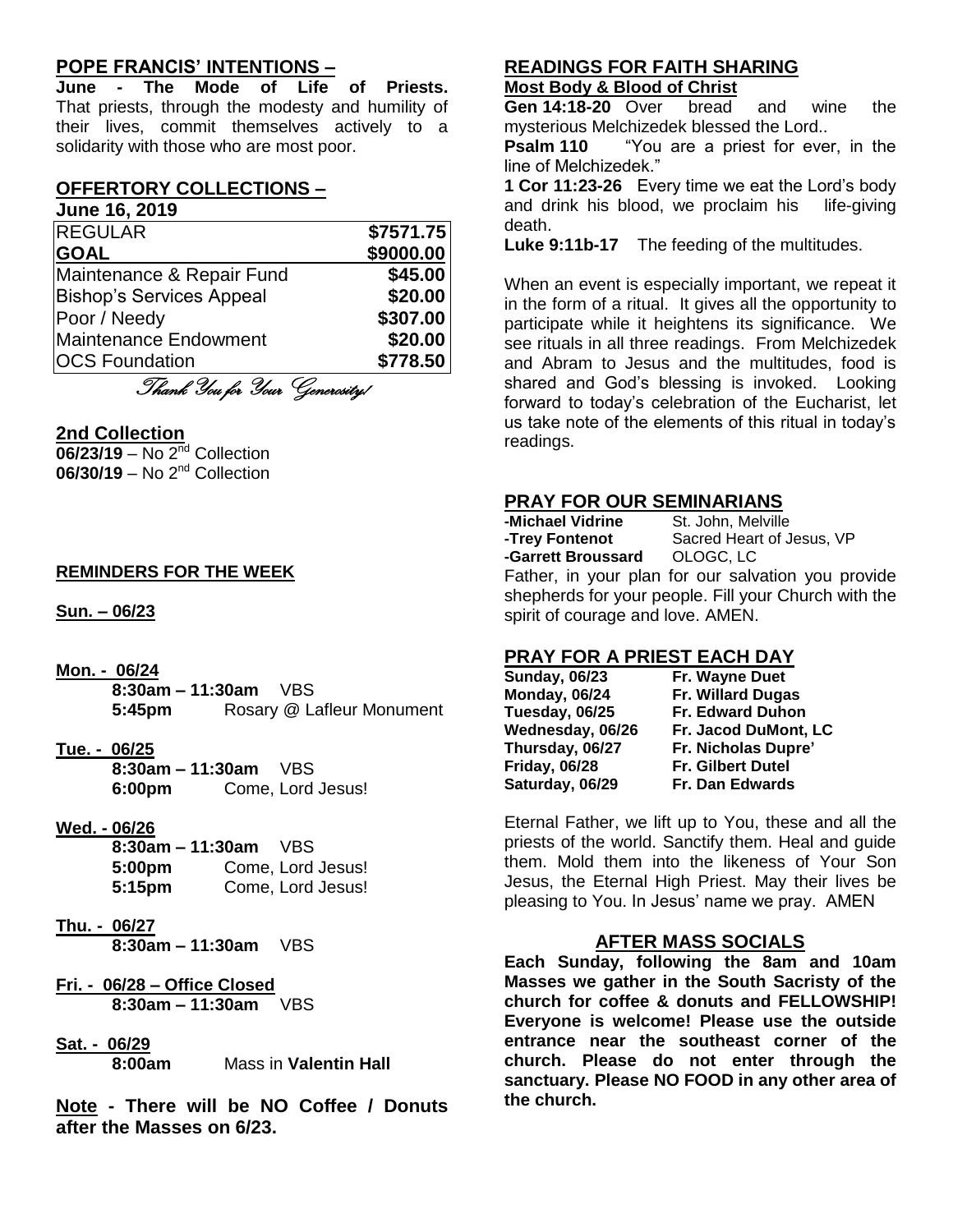## **MASS INTENTIONS**

## **Saturday, June 22**

**4:00pm** Carolyn M. Bertrand; Wayne, Jeanette & Jonathan Lalonde; Norris Leger, Toby & Winnie Lalonde & Family; Billie, Derbes & Hilda Soileau; Alfred Octave Pavy; Come, Lord Jesus Groups; Msgr. Louis Melancon; Kermit Christ; Special Intention;

Madelyn McKinney; Robert (Bob) Chachere; Murphy Allen Lanclos, Sr.; Gloria Cortez & Adrienne LaHaye; Jeff & Mona Vizinat; Dr. Merrick Wyble; Myra Ortego & Craig Lafleur

## **Sunday, June 23**

**08:00am** Bernel, Arthur & Eva Fontenot; Youle, Therese & John Ray Fontenot and Martin J. St. Amand; Thomas A. Schexnayder; Doris T. Collins; M/M John, John Jr., Jacob & Michael FaKouri; Patricia Ann Briggs

**10:00am** Malcolm "Slick" & Margaret Martin; M/M Lee Martin, Jon Martin & Loray Martin Bertrand & Rita Darby; Drucella F. Harper; Lawrence & Beatrice Sylvester Family; Joyce R. Hollier(BD); Guise Tran Ho; Lee & Beverly Faul & Mark Capone Jr.; Adolph Lanclos Sr. & Wilma DeJean Families; Lawrence Kelly & Darius & Zetta Deville; Nita & J. Y. Bordelon Sr.; Darold Thibodeaux; Anna Lee Dupre; Joyce & Baby Ortego; Gregory

Wade, Steve, Ronald & Robert "Bob" Fontenot; Stephen Taylor; Dorothy (Vige) Lasseigne; M/M Stanley Vige; William "Billy" H Jarrell, Jr.; Myra Ortego & Craig Lafleur; Beverly Claire Hebert Nash; Kermit Christ; Dorothy "Dot" Prejean, Robin, Rozas, Nezat;

Harriet H. Doucet; Fields & Voitier Families **5:00pm** St. Landry Church Parishioners **Monday, June 24**

**12:05pm** Tony (BD) & Verlie Terracina; Juan Brignac (DA); Nita & J. Y. Bordelon Sr.; Clay (DA) & J.C. Billeaudeau; Riley Doucet (BD)

## **Tuesday, June 25**

**12:05pm** Nita & J. Y. Bordelon Sr.; Harriet H. **Doucet** 

## **Wednesday, June 26**

**12:05pm** Gloria Brignac (DA); Souls In Purgatory; Nita & J. Y. Bordelon Sr.; Dr. Merrick Wyble; Father Joe Breaux

## **Thursday, June 27**

**12:05pm** Nita & J. Y. Bordelon Sr. **Friday, June 28**

**12:05pm** Roy & Justine L. Elder Family; Drucella F. Harper; Nita & J. Y. Bordelon Sr.; Gabrielle "Gabby" LaJack

#### **Saturday, June 29**

**08:00am** Nita & J. Y. Bordelon Sr.; Martin J. St. Amand (DA)

## **PRAYER INTENTIONS**

Rena Mae Angelle, Dannie Ardoin, Brenda & Dennys Baird, Camden Barnard, Victoria Barron, Addi Baquet, Eric Baquet, Mona Bernard, Rada Bono, Derek Bourque, Connie Benoit, James Buford Bergeron, Paula Bienvenu, Robert Bienvenu, Marty Billeaudeau, Randy Bordelon, Ricky Bordelon, Alexandra Boudreaux, Mildred D. Boudreaux, Joan Brady, Judy Smith Briscoe, Eden Broussard, Nico Campbell, German Cardoza, Ronnie Collette, Liz Constantino, Betty Cormier, Leroy Darbonne, Glenda G. Darbonne, Francis "Flossie" David, Angie Dejean, Rose DeKerlegand Barbara Dopson, Lee Dubuc, Wanda Dupre, Glyn Durio, Willie Mae Emonet, Johnny Fontenot, Brandon Fuselier, Glenda Gaudet, Albert Going, Robert Going,Jr., Sarah Groth, Rita Guidroz, Amelia Guillory, Gabrielle Hanson & Family, Norma Hargroder, Jeanette Harville, Carol Hebert, Scott Hebert, Eva Herbert, Corrace Hollier, Rosalie Jackson, Bryan Fontenot, Linda L. Fontenot, Jo Ann Jones, Leon Khan, Charles Kenneth Lalonde, Sr., Virgie Lanclos, Lisa Leblanc, Jenny Ledoux, Ronald Leger, Sawyer Leger, Paul Leleux, Margie Lintzen, Cassandra Marceaux, Malcolm Marcus, Kathy Martin, Verna Martin, Heather E. Matt, Sidney Matt, Marguerite Miller, Taylor Morales, Glenda Moreau, Julia Ortego, Gene Paillet, Mary Paillet, Elliot Pavlovich, Glenda Pitre, Michelle Poulet, Butch Richard, Gerald Roy, Emery Richard, Jessie Richard, The Keith Richard Family, Geneva Scallon, Pap Roy, Jason Sonnier, Clara Smith, Elaine Soileau, Ronald Speyrer. Andrew Stelly, Audrey Stelly, Becky Sylvester, Richard Tatman, Ervin Thibodeaux, Margaret Thibodeaux, Brett Walker, Augustine Wilson, Brad Woodel, Evelyn Wyble, Caleb **Zachary** 

**(It is diocesan policy that we must have permission from any individual that is to be placed on the list of intentions prior to their name being listed.)**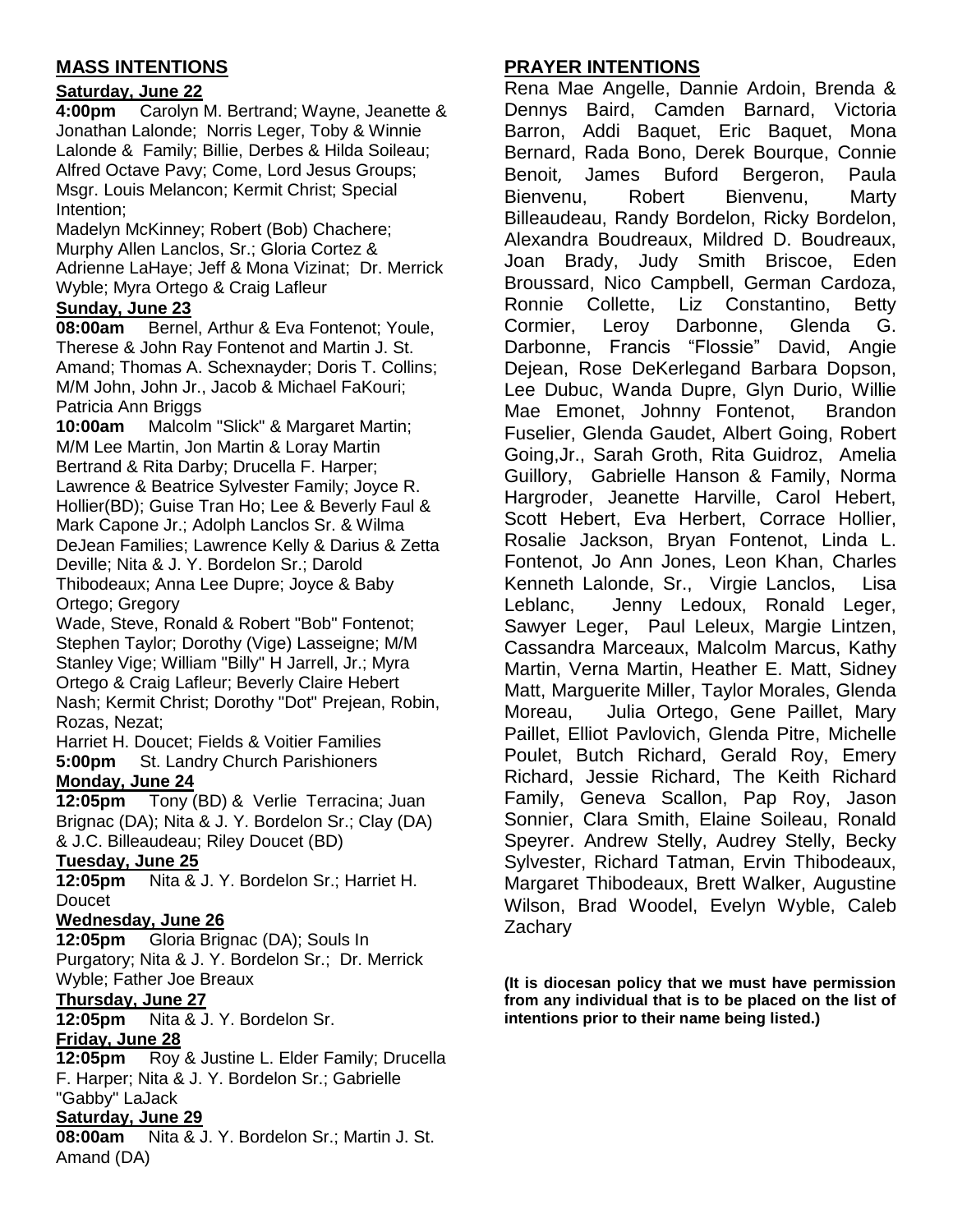#### **SUMMER TRAVELS?**

**Don't miss Sunday Mass simply because you are on Summer Vacation… Visit [www.masstimes.org](http://www.masstimes.org/) to find the Mass that best fits your schedule ANYWHERE in the U.S.**

#### **LIBRARY NEWS**

**There is a sampling of books from our parish library on a table at the main entrance to the church for you to "checkout." Just fill out the "checkout form" located in the book and leave the form in the "checkout box." After you're done with the book, drop it in the "return basket." Our library is located in Valentin Hall and has over 1100 books for your reading pleasure. If there is a specific book you are looking for, fill out a "request form" and someone will contact you if the book is available for checkout.**

#### **THANK YOU**

**The families of Kermit Christ and Beverly Nash express their gratitude to the "Friends of the Bereaved" for their prayers and support as they suffer the loss of their loved ones. Your thoughtfulness is greatly appreciated!**

#### **MSGR. LOUIS MELANCON**

**June 30th marks the one year anniversary of the passing of our beloved Msgr. Louis Melancon. To commemorate the occasion, the "Fr. Verbis Lafleur Rosary Group," of which Msgr. was a dedicated member, will be praying the rosary at Msgr.'s tomb on Monday, June 24th at 5:45pm in Bellevue Memorial Cemetery. The public is invited to join in remembering Msgr. in this very special way.**

#### **ALTAR SOCIETY**

**The Altar Society meets on the second Monday of every month at 5:15pm in Valentin Hall. We are always welcoming New Members to be a part of our mission to assist in beautifying our church for the sacred liturgies. Our next meeting will be in September! (Summer Break!) For more information call Yvonne Normand @ 337-308-3474 or Janis Courvelle @ 337-789- 0971.** 

## **ALTAR SERVERS**

**We are always looking for more young people who desire to serve our Lord in this very important ministry! All Students who have made their 1st Holy Communion through HS are invited to become servers… Parents contact Deacon Joubert for more information.**

#### **MUSIC MINISTRY**

**We are always looking for new voices to enhance our ministry of liturgical music! If you feel called to share your talents in this capacity, call one of our choir directors – JP Poirior (337) 577-6466 or Rafael Henry (337) 739-8173, or call the parish office and someone will get with you!**

#### **KNIGHTS of COLUMBUS**

**The Knights of Columbus, Council #1173 meets on the second Thursday of each month. Call Sean Briley (337) 692-4911 if you are interested in joining.** 

#### **PASTORAL ADVISORY COUNCIL**

**The "Pastoral Advisory Council" - formerly known as the Parish Council – meets monthly. Members serve for terms of two years. This entity is made up of a combination of elected and appointed positions as serves as the Pastor's "sounding board" as well as offers "advice" to him on behalf of the congregation. There are two terms currently up for election. If you or someone you know might be interested in serving our parish in this capacity, please submit your name to either Msgr. Harrington or Deacon Joubert. The elections, if necessary, will be held in July.** 

#### PRAYER FOR HURRICANE SEASON

O God, Master of this passing world, hear the humble voices of your children. The Sea of Galilee obeyed your order and returned to its former quietude; you are still the Master of land and sea. We live in the shadow of a danger over which we have no control. The Gulf, like a provoked and angry giant, can awake from its seeming lethargy, overstep its conventional boundaries, invade our land and spread chaos and disaster. During this hurricane season, we turn to You, O loving Father. Spare us from past tragedies whose memories are still so vivid and whose wounds seem to refuse to heal with the passing of time. O Virgin, Star of the Sea, Our Beloved Mother, we ask you to plead with your Son in our behalf, so that spared from the calamities common to this area and animated with

a true spirit of gratitude, we will walk in the footsteps of your Divine Son to reach the heavenly Jerusalem where a storm-less eternity awaits us. Amen.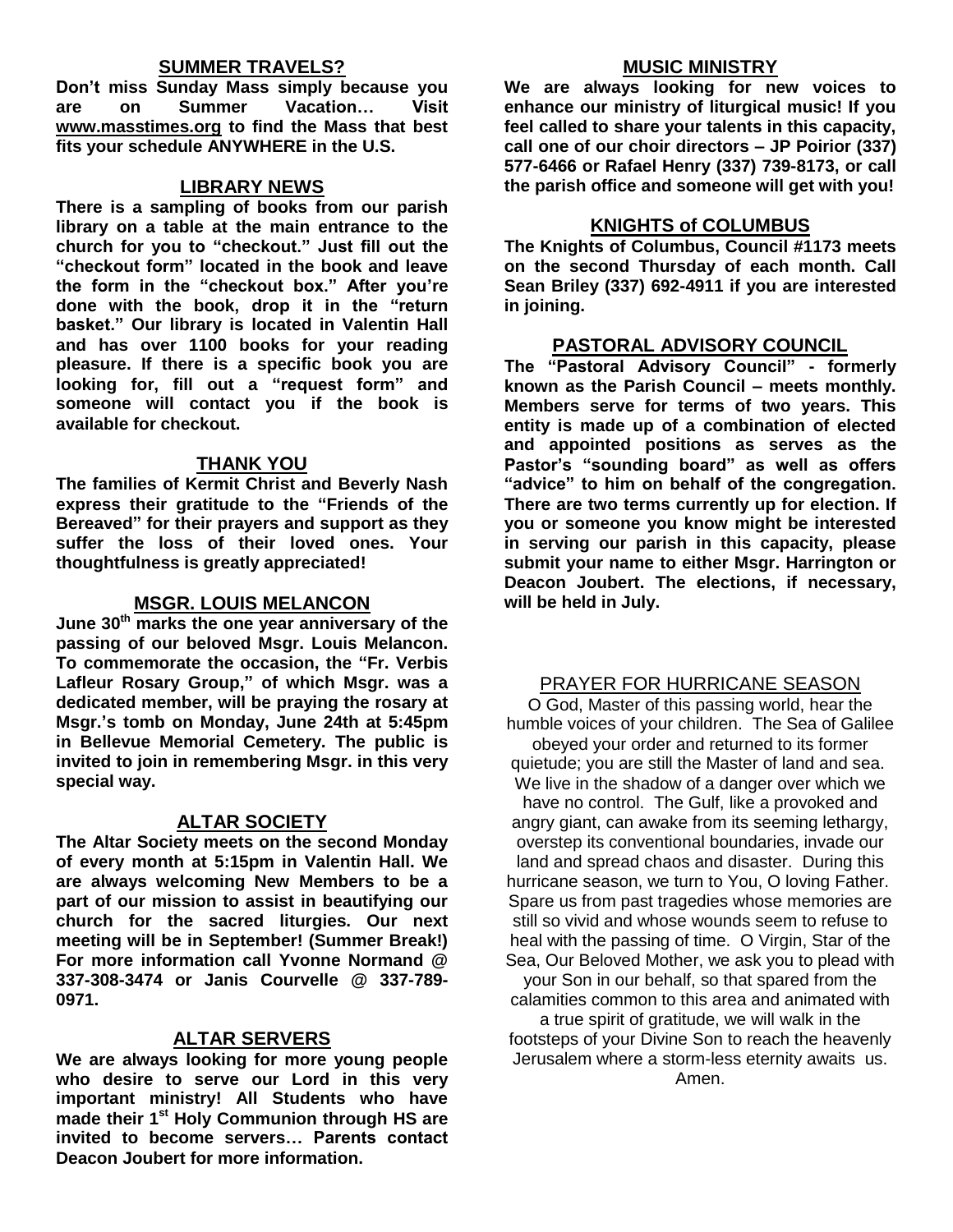## **EXTRA – ORDINARY MINISTERS**

**June 29/30**

**Saturday – 4:00pm Altar Servers:** Joseph & Mark Wilkes **Extra-ordinary Ministers of the Eucharist:**  Regena, Michelle Naquin, Didier Hargroder, Suzette Ellis, Alice Cormier **Reader:** Carl Graffagnino **Sunday – 8:00am**

**Altar Servers:** Leigh Labrie, Beau & Ethan Stelly **Extra-ordinary Minister of the Eucharist:** Jennifer Fontenot, Debbie Deshotel **Reader:** Debbie Fay **10:00am Altar Servers**: Noah & Rylee LaBruyere

**Extra-Ordinary Ministers of the Eucharist:** Stan Keyes, Joe Blumrich, Carolyn Jarrell **Reader:** Joshua St. Cyr, Dawn Blumrich

#### **5:00pm**

**Altar Servers:** Sarah Ortego, Mia Fuselier **Extra-ordinary Ministers of the Eucharist:** Carrol Lafleur, Glenn & Shawn LeBlanc, Marcelle

Abshire

**Reader:** Mercy Jannise

## **OCS CORNER**

**With information available at this time, 69 percent of the 2019 class has qualified for the Louisiana TOPS program. Their unofficial ACT composite average of 22 is above both the state and national averages; and this class amassed approximately \$1.6 million through scholarship and TOPS awards!**

**Looking toward next year, parents are reminded about the in-store "OC Uniform Sale Day" at School Time Uniforms in Lafayette on Wednesday, June 26, from 10 am to 6 pm with 15% discount. The sale will continue June 27 and 28 online with the same discount and free shipping with the code VIKINGS4. School Time Uniforms will come to OC on July 17 from 3 to 7 pm when a 10% discount will be available.**

**Check the Opelousas Catholic School website for other important dates in August concerning the beginning of the 2019-2020 school year.**